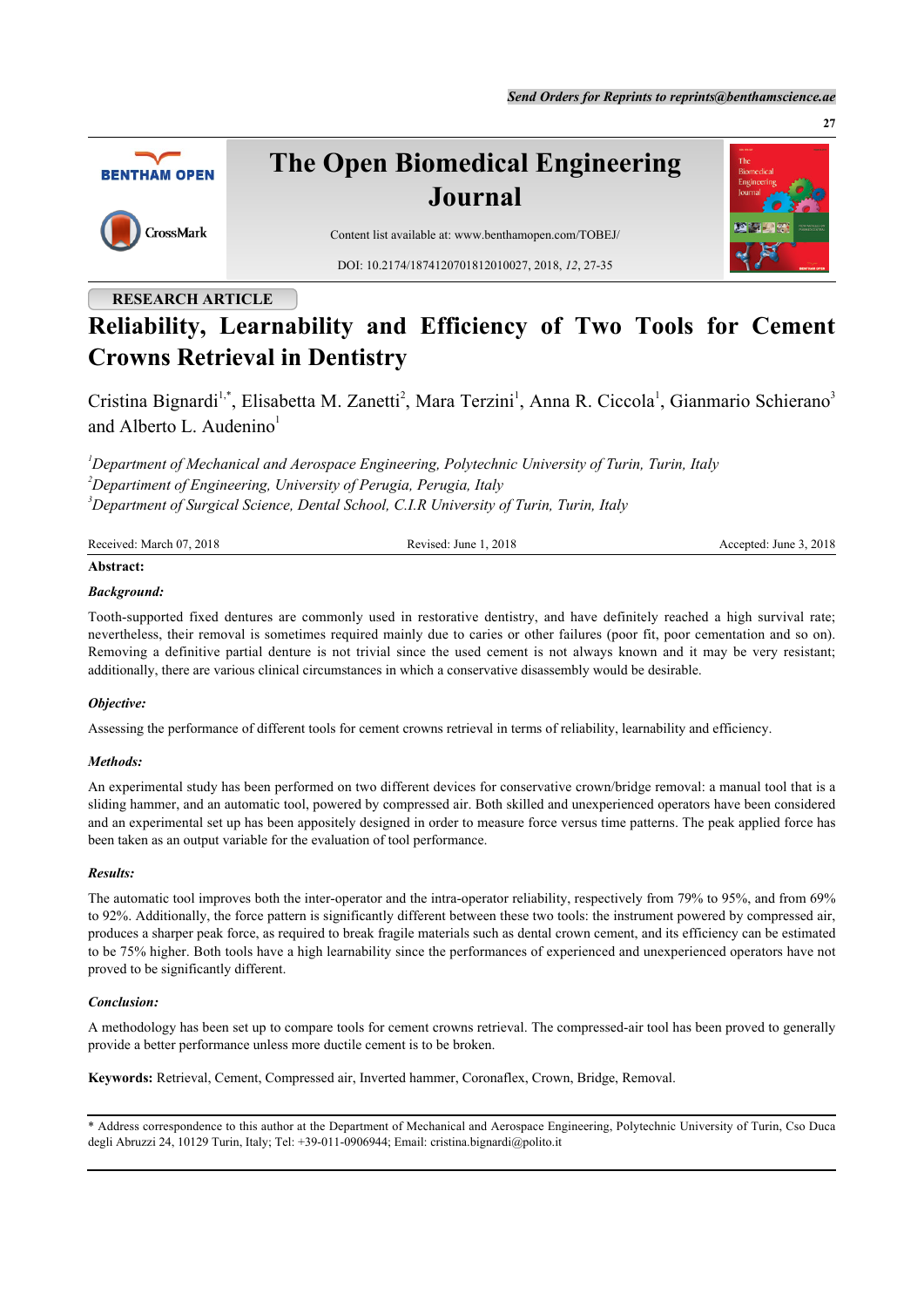## **1. INTRODUCTION**

The effectiveness and safety of medical tools depend on various factors such as optimized design[[1\]](#page-7-0), proper training, safe use and their suitable application [\[2](#page-8-0)]; all of these factors can be optimized through a careful design. These aspects are being emphasized in recent years, both in literature [[3](#page-8-1), [4\]](#page-8-2) and in directives [[5](#page-8-3)] due to more and more complex instruments being introduced by the medical practice, and to the acquired awareness that a part of medical errors, practitioners stress and patient discomfort and inconveniences could be avoided through a more careful design [\[6](#page-8-4)]. A well-conceived and well-designed device should allow health-care practitioners to carry out their work effectively and efficiently and enable patients to have improved health outcomes [[4,](#page-8-2) [7\]](#page-8-5). These concepts have been applied referring to two different tools for the retrieval of partial dental fixtures, focusing on tool efficiency, reliability, and learnability.

The analyzed tools have been designed to remove a definitive partial denture: tooth-supported fixed dentures are commonly used in restorative dentistry, and have definitely reached a high survival rate (about 90% at 10 years [[8\]](#page-8-6)); nevertheless, their removal is sometimes required mainly due to caries or other failures (poor fit, poor cementation and so on). Removing a definitive partial denture is not trivial since the used cement is not always known and it may be very resistant; additionally, there are various clinical circumstances in which a conservative disassembly would be desirable [\[9](#page-8-7)]. This work has been carried out taken into account that the partial denture removal procedure has a significant impact on dentist profession and on patient satisfaction: as a result of repetitive blows to remove the denture, different adverse events can eventually take place such as, patient discomfort, anxiety or pain [\[10](#page-8-8)], dental practitioner stress [[10\]](#page-8-8), denture damage or, worst of all, abutment tooth loosening. Therefore, identifying the optimal tool for partial dentures removal is a fundamental step to achieve the maximum patient comfort and satisfaction, with the minimum stress of the dental practitioner[[11\]](#page-8-9). Automatic tools are expected to alleviate some critical issues, such as operator bias and variability, however, their efficiency (which is related to the applied force history, mainly) is likely to be different from manual tools and it needs to be evaluated.

A dedicated experimental workbench has been set up and the performances of two common tools have been compared: a sliding hammer, and an air-driven impactor. Other articles have inquired this subject[[8,](#page-8-6) [9,](#page-8-7) [12\]](#page-8-10). In particular, the last work reports a comprehensive analysis of existing tools with the respective clinical indication. A complimentary, experimental approach has been followed since the full force versus time pattern has been acquired and reported; the knowledge of the force versus time pattern can be useful to make objective comparisons among different tools, in relation to the mechanical properties of dental cement [[13,](#page-8-11) [14\]](#page-8-12), and to obtain a quantitative index of output variability. This work has involved various dental practitioners with different experiences, having assumed that it cannot be stated *a priori* that benefits/drawbacks due to the use of a certain tool that is the same for all operators and comparing operators with different experience could give objective information in relation to tool learnability.

The experimental bench here set up is general and it can be used also for the analysis of other tools for partial denture removal; it allows performing controlled experiments with the maximum repeatability.

## **2. METHODS**

The experimentation involved six operators; three operators have been classified as 'experienced operators' as they were dentists with more than five years of experience; the remaining three operators have been classified as 'unexperienced' since they were dental students with limited prior experience.

Two different tools have been tested: a manual tool and an automatic tool. The manual tool is a sliding hammer: the impulsive extraction force is created throwing a mass towards the tool handle (Fig. **[1](#page-2-0)**); the applied impulsive force, therefore, depends on the sliding mass speed given by the operator. The automatic tool is an impactor, powered by compressed air; a release button is operated by the thumb in order to produce blows to remove the partial denture.

120 replications of impacts have been produced for each operator/tool combination.

#### **2.1. Experimental Bench**

The most common technique for removing bridges is using a brass wire threaded through bridge embrasures to form a loop onto which a force can be applied to dislodge the bridge. This device is commonly used both with manual and automatic tools. The experimental setup has simulated the partial denture to be removed with a screw bearing a diametral hole (**[2](#page-2-1)**); this screw has been glued to a load cell (Brüel & Kjær, type 8201, Fig. (**[2](#page-2-1)**), lower part). An upward force has been applied on the loop through a loop holder (Fig. **[2](#page-2-1)**, top); this fixture force has been produced alternatively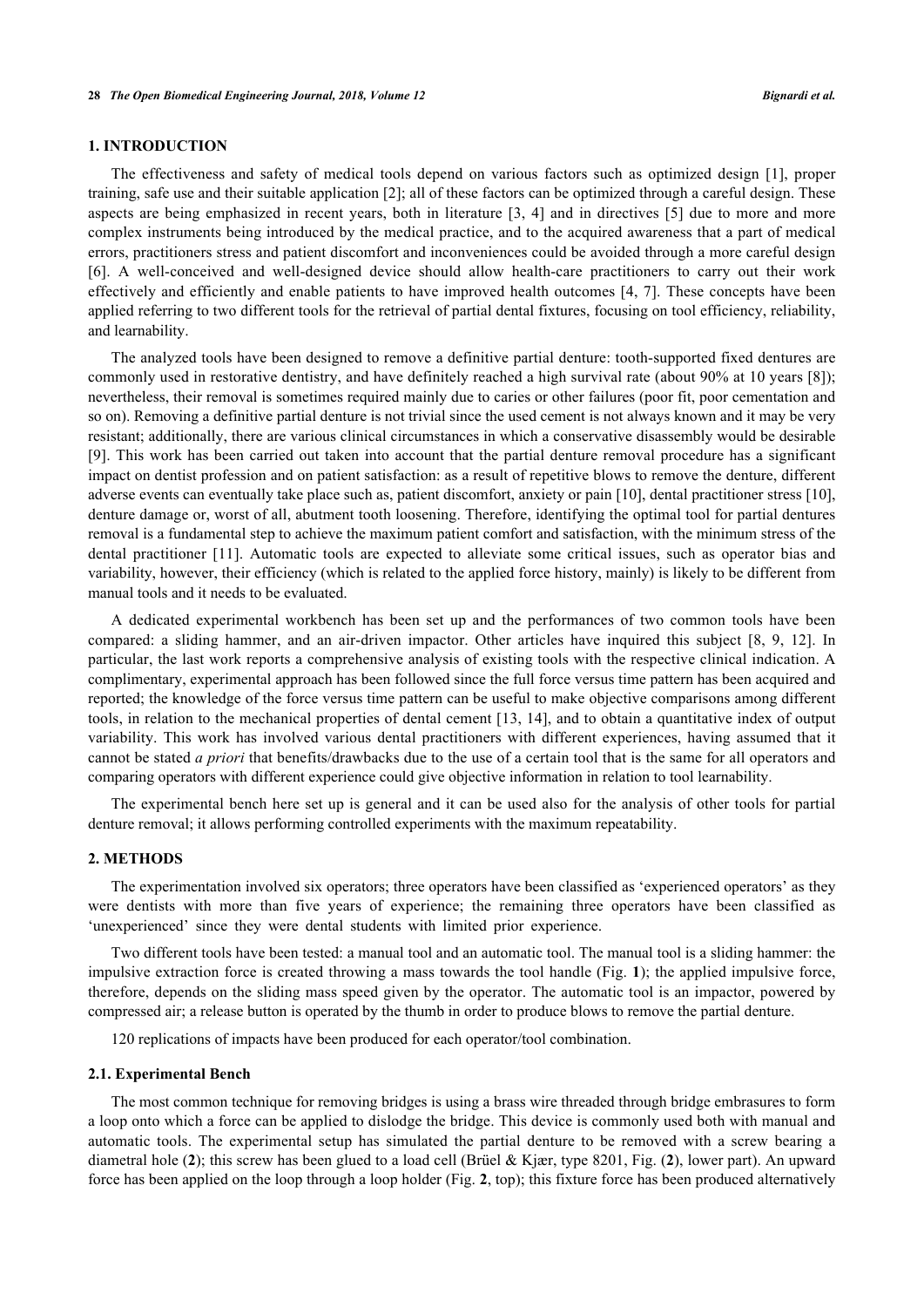<span id="page-2-0"></span>by a manual tool (Fig. **[1a](#page-2-0)**) or by the automatic tool (Fig. **[1b](#page-2-0)**). The activation of both tools results in a sharp movement of the upper end, as indicated by the arrows in Fig. (**[1](#page-2-0)**).



<span id="page-2-1"></span>**Fig. (1).** Partial denture removal tools: the manual sliding hammer tool (a) and the automatic air-driven tool (b).



**Fig. (2).** Experimental set-up: the loop passes through the screw hole, and the screw is glued to a load cell.

## **2.2. Experimental Design and Statistical Analysis of Data**

The experimental plane included two factors: the operator experience *A* ('Experienced' or 'Unexperienced' operator,  $I=2$  levels  $\alpha_i$ , fixed factor) and the tool type *C* ('manual' or 'automatic',  $K=2$  levels  $\gamma_k$ , fixed factor). The first factor has one more nested factor *B* in order to include differences among operators ( $J=3$  levels  $\beta_{\text{lin}}$ , random factor). All operators gave their informed written consensus to participate in this study.

The number of replications (*N*) has been set equal to 120 for all experiments.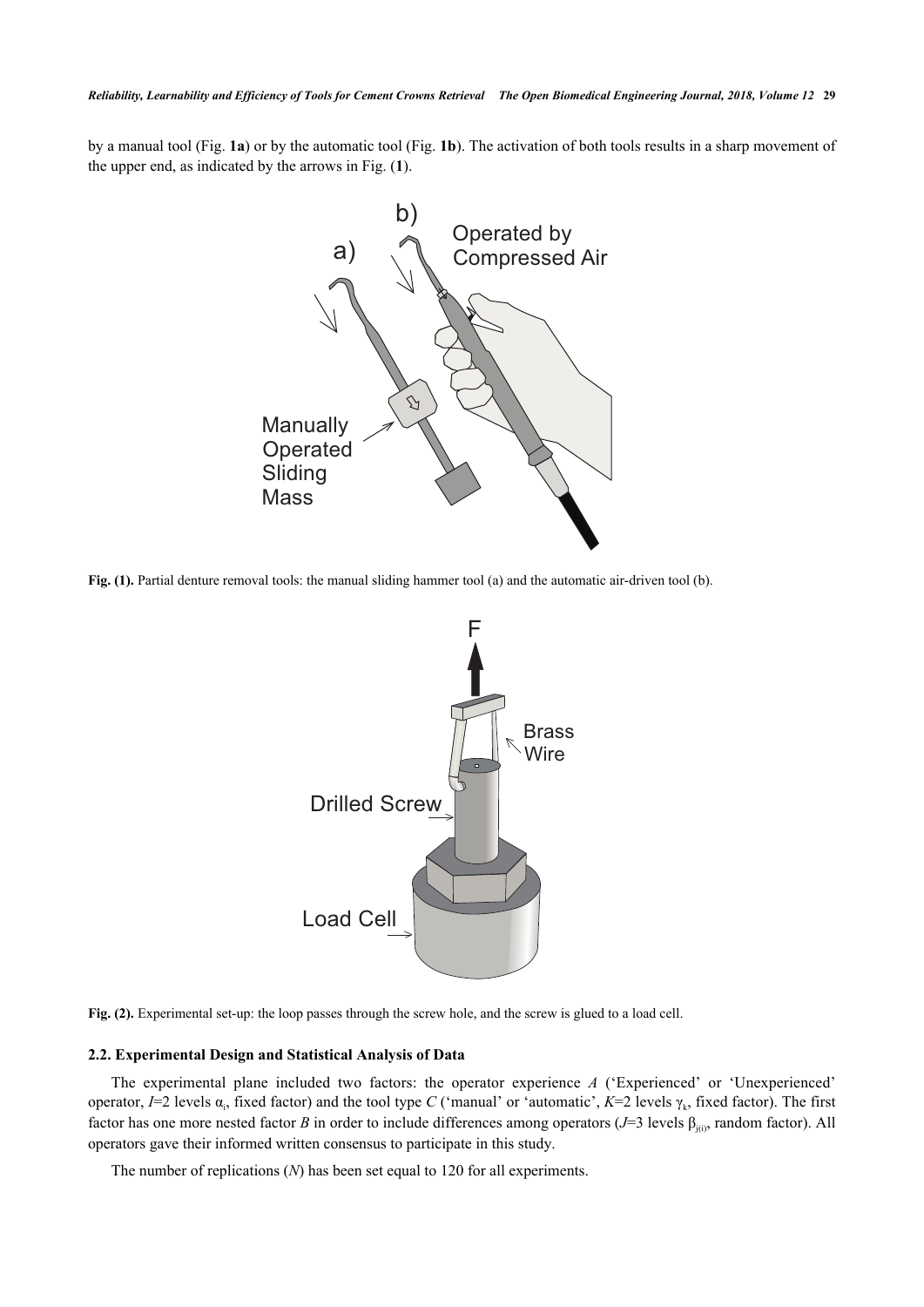#### **30** *The Open Biomedical Engineering Journal, 2018, Volume 12 Bignardi et al.*

Experimental results have been analyzed by ANOVA, after having checked the underlying hypotheses of normality distribution (Lillie test) and equal variances (F test).

Each measurement can be described with a normal distribution, as in the following:

$$
y_{i,j(i),k,n} = N(\mu + \alpha_i + \gamma_k + (\alpha \gamma)_{i,k}; \sigma_e^2 + \sigma_{B(A)}^2 + \sigma_{B(A) \cdot C}^2)
$$

Having supposed:

$$
\sum_{i=1}^{I} \alpha_{i} = 0; \quad s_{A}^{2} = \frac{\sum_{i=1}^{I} \alpha_{i}^{2}}{I-1}; \quad \beta_{j(i)} = N(0, \sigma_{B(A)}^{2}) \quad \forall \ j(i) \in [1, J]; \quad \sum_{k=1}^{K} \gamma_{k} = 0; \quad s_{C}^{2} = \frac{\sum_{k=1}^{K} \gamma_{k}^{2}}{K-1};
$$
\n
$$
\sum_{i=1}^{I} (\alpha \gamma)_{i,k} = 0; \quad \forall \ k \in [1, K] \quad \sum_{k=1}^{K} (\alpha \gamma)_{i,k} = 0 \quad \forall \ i \in [1, I] \quad s_{A:C}^{2} = \frac{\sum_{i=1}^{I} \sum_{k=1}^{K} (\alpha \gamma)_{i,k}^{2}}{(I-1)(K-1)}
$$
\n
$$
(\beta \gamma)_{j(i),k} = N(0, \sigma_{B(A)\cdot C}^{2}) \quad \forall \ k \in [1, K] \quad \& \quad \forall \ j(i) \in [1, J];
$$
\n
$$
\varepsilon_{i,j(i),k,n} = N(0, \sigma_{e}^{2}) \quad \forall \ i \in [1, I], j(i) \in [1, J], k \in [1, K]
$$

Where:

•  $y_{i,j(i),k,n}$  is the measurement of interest obtained by the  $j_{th}$  operator, having  $i_{th}$  experience, using the  $k_{th}$  type of tool;

- $\bullet$   $\mu$  is the overall mean of the measurement;
- $\alpha_i$  is the effect of the operator experience on the applied peak force;
- $\beta_{i(i)}$  is the effect of varying the operator among those belonging to the same group *i*;
- $\gamma_k$  is the effect of the type of tool on the applied peak force;
- $\alpha \gamma_{ik}$  is the effect of the interaction between the operator experience *i* and the type of tool *k*;
- βγ<sub>i $0$ k</sub> is the effect of the interaction between the operator *j*, having experience *i*, and the type of tool *k*;
- $\varepsilon_{i,j(i),k,n}$  is the random error in  $y_{i,j(i),k,n}$ ;
- $\sigma_{\text{effECT}}^2$  is the variance due to a given random EFFECT;

The ANOVA table of expected mean variances has been reported in Table **[1](#page-3-0)**; the sums of squared coefficients of fixed effects can be so calculated:

<span id="page-3-0"></span>**Table 1. Sources of Variance and their components.**

| <b>Source of Variance</b> | Degrees of Freedom | <b>Observed Mean Squares</b> | <b>Expected Mean Squares For F Evaluation</b>                                                                     | <b>Denominator</b>  |
|---------------------------|--------------------|------------------------------|-------------------------------------------------------------------------------------------------------------------|---------------------|
|                           | $(I-1)$            | MS <sub>A</sub>              | +JKN·S <sup>2</sup> <sub>A</sub> +KN· $\sigma_{BA}^2$ + $\sigma_{BA}^2$                                           | $MS_{B(A)}$         |
| B(A)                      | $I(J-1)$           | $MS_{B(A)}$                  | $+KN\cdot \sigma^2_{BA} + \sigma^2_{e}$                                                                           | MS <sub>e</sub>     |
|                           | $(K-1)$            | MS <sub>c</sub>              | +IJN·S <sup>2</sup> <sub>C</sub> +N· $\sigma$ <sup>2</sup> <sub>B(A)·C</sub> + $\sigma$ <sup>2</sup> <sub>e</sub> | $MS_{B(A) \cdot C}$ |
| $A \cdot C$               | $(I-1)(K-1)$       | $MS_{AC}$                    | +JN $S^2_{A:C}$ +N· $\sigma^2_{B(A)C}$ + $\sigma^2_{e}$                                                           | $MS_{B(A) \cdot C}$ |
| $B(A)$ C                  | $I(J-1)(K-1)$      | $MS_{B(A) \cdot C}$          | $+N \cdot \sigma_{B(A) \cdot C}^2 + \sigma_{e}^2$                                                                 | MS <sub>e</sub>     |
| Err                       | $IJK(N-1)$         | MS,                          | $+ \sigma$ <sup>2</sup>                                                                                           |                     |

$$
s_A^2 = \frac{\sum_{i=1}^I \alpha_i^2}{I-1} \; ; \qquad s_C^2 = \frac{\sum_{k=1}^K \gamma_k^2}{K-1} \; ; \qquad s_{A:C}^2 = \frac{\sum_{i=1}^I \sum_{k=1}^K (\alpha \gamma)_{i,k}^2}{(I-1)(K-1)}
$$

<span id="page-3-1"></span>After having estimated mean squares, single variance components and fixed effects coefficients can be calculated through formula reported in Table **[2](#page-3-1)**.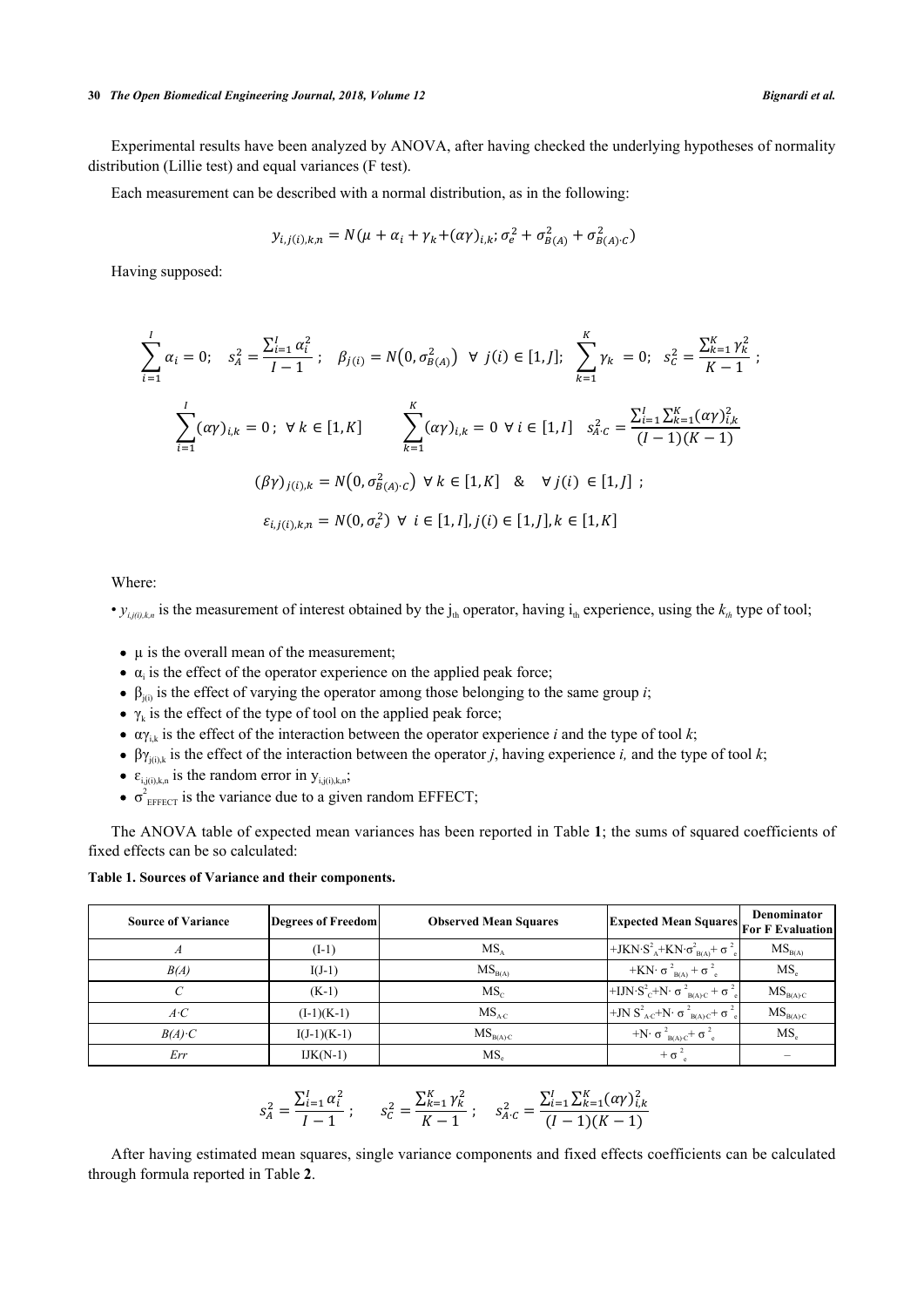| <b>Variances/Effects</b>           | <b>Estimates</b>                                                                                              |
|------------------------------------|---------------------------------------------------------------------------------------------------------------|
| $ \alpha_i $                       | $[S^2_A \cdot (I-1)/I]^{0.5} = [(MS_A - MS_{B(A)})/JKN \cdot (I-1)/I]^{0.5}$                                  |
| $\sigma$ <sub>B(A)</sub>           | $(MSB(A) - MSe)/KN$                                                                                           |
| $ \gamma_{\rm k} $                 | $[S^2_C(K-1)/K]$ <sup>0.5</sup> =[(MS <sub>C</sub> -MS <sub>B(A)C</sub> )/IJN·(K-1)/K] <sup>0.5</sup>         |
| $ \alpha\gamma_{\rm (i,k)}\rangle$ | $[S^2_{AC} (IK-1)/IK]$ <sup>0.5</sup> =[(MS <sub>AC</sub> -MS <sub>B(A)C</sub> )/JN·(IK-1)/IK] <sup>0.5</sup> |
| $\sigma$ <sub>B(A)</sub> $\rm_{C}$ | $(MS_{B(A) \cdot C} - MS_{e})/N$                                                                              |
| $\sigma^*$                         | MS.                                                                                                           |

**Table 2. Estimates of Variance Components and of Effects.**

The efficiency of each tool has been related to the peak force because a tool applying a higher force is more likely to remove the partial denture with a lower number of blows. First of all, the influence of the 'kind of tool' factor must be tested through ANOVA; if this test produces a positive result, the efficiency can be evaluated as:

$$
Eff_k = \mu + \gamma_k
$$

The different efficiency between the air-driven and the sliding hammer tool is equal to:

$$
\Delta eff = \sum_{k=1}^{K} |\gamma_k|
$$

as an absolute value and it is equal to:

$$
\Delta eff\% = \frac{\sum_{k=1}^{K} |\gamma_k|}{\mu} \cdot 100
$$

as a percentage referred to the grand mean µ.

Having assessed the influence of the kind of tool, ANOVA analysis has been repeated, considering each tool singularly, in order to obtain the best estimate of reliability and learnability for each tool since the repeatability error  $\sigma_e^2$ and the impact of operator experience may be different between the sliding hammer and the air-driven tool. These new ANOVA are two-way analyses, having eliminated the 'tool factor' (*C*), and its interactions (*AC* and *B(A)·C*).

For a given tool *t*, the respective coefficients  $\alpha_{i,t}$  give an index of 'learnability' which has been so defined:

$$
Le_t\% = \left(1 - \frac{\sum_{i=1}^{I} |\alpha_{i,t}|}{\mu_t}\right) \cdot 100
$$

Where  $\mu_t$  is the average peak force obtained with tool *t* and  $\alpha_{i,t}$  are the coefficients of factor A in the respective twoway ANOVA. According to this formula, the learnability reaches 100% when the difference between the performance of experience versus unexperienced operators is null, and it is equal to zero when the average peak force can change up to 100% in relation to different operator experience.

The repeatability or intra-operator reliability coefficient is a measurement of consistency of results obtained by the same operator and the same tool, and it has been so calculated:

$$
r_{intra,t} = \left(1 - \frac{\sigma_{e,t}}{\mu_t}\right) \cdot 100
$$

Where  $\sigma_{\text{e,t}}^2$  is the residual variance in the two-way ANOVA relative to tool *t*, and  $\mu_t$  is the respective average peak force. This coefficient varies between 0 and 100 and a higher value indicates a greater consistency (low variance due to blow repetitions by the same operator, with the same tool), while a null value indicated that the repeatability error can reach 100% of the average peak force.

The inter-operator  $(r_{\text{inter},k})$  reliability coefficient for a given tool  $t$  is aimed at defining the degree to which operators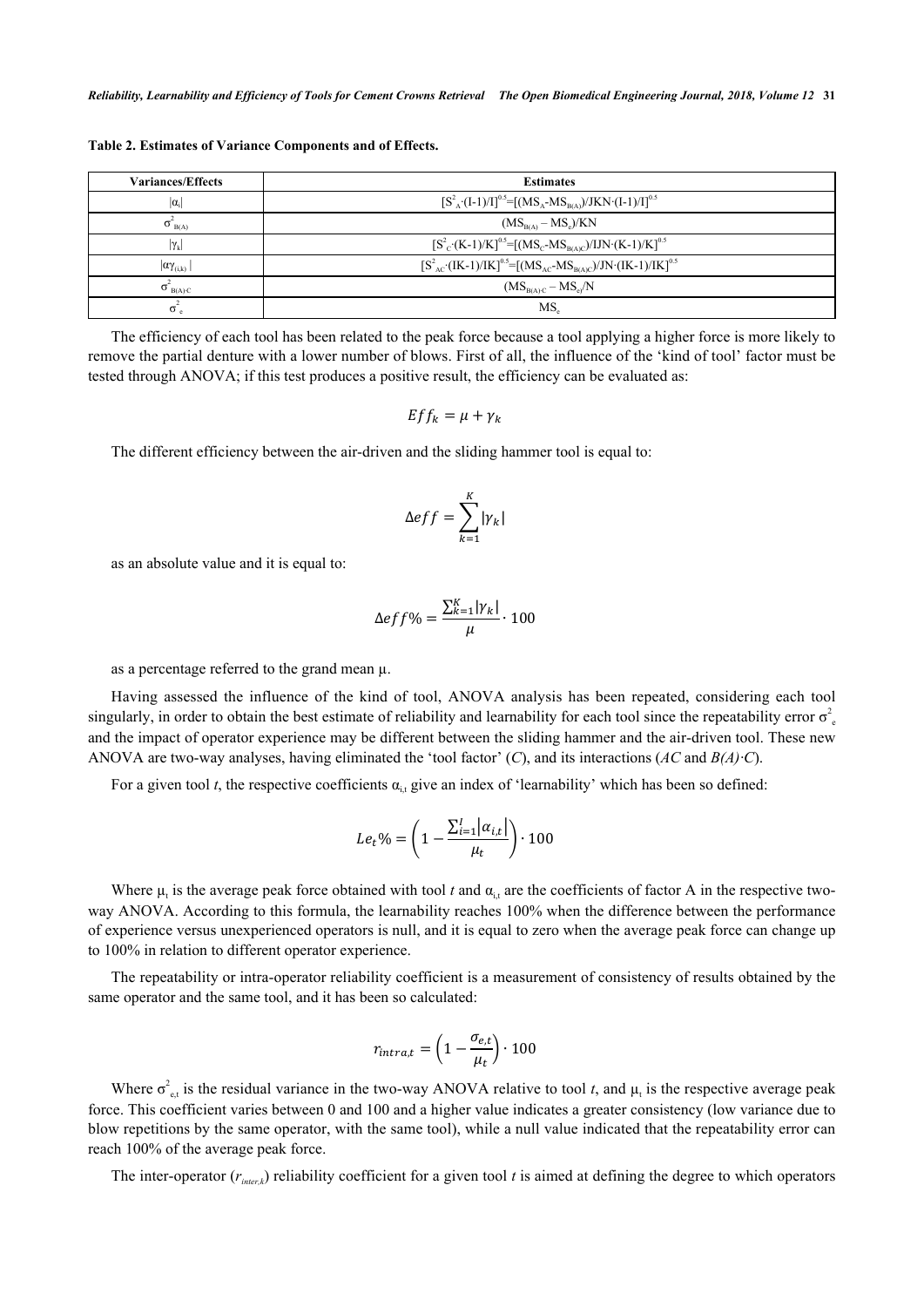#### **32** *The Open Biomedical Engineering Journal, 2018, Volume 12 Bignardi et al.*

are interchangeable:

$$
r_{inter,t} = \left(1 - \frac{\sigma_{B(A),t}^2}{\mu_t}\right) \cdot 100
$$

This coefficient varies between 0 and 100 and a higher value indicates a greater consistency (null variance due to different operators), while a null value indicates that the variability of results due to different operators performing the same task, can reach 100% of the average peak force.

## **3. RESULTS**

<span id="page-5-0"></span>Fig. (**[3](#page-5-0)**) reports typical patterns of force versus time. Differences between the automatic and the manual tool are evident: the automatic tool produces a sharper impact with a higher peak force and a steeper force rise. This is not the only difference: experimental tests have soon demonstrated that the automatic tool provides a higher peak force repeatability. These qualitative statements are supported by the more rigorous statistical analysis reported in the following.



Fig. (3). Force versus time curves for the manual tool (up) and for the air-driven tool (down).

#### **3.1. ANOVA and Factorial Analysis**

Preliminary tests concerning distribution normality have given a positive result for all populations; on the contrary,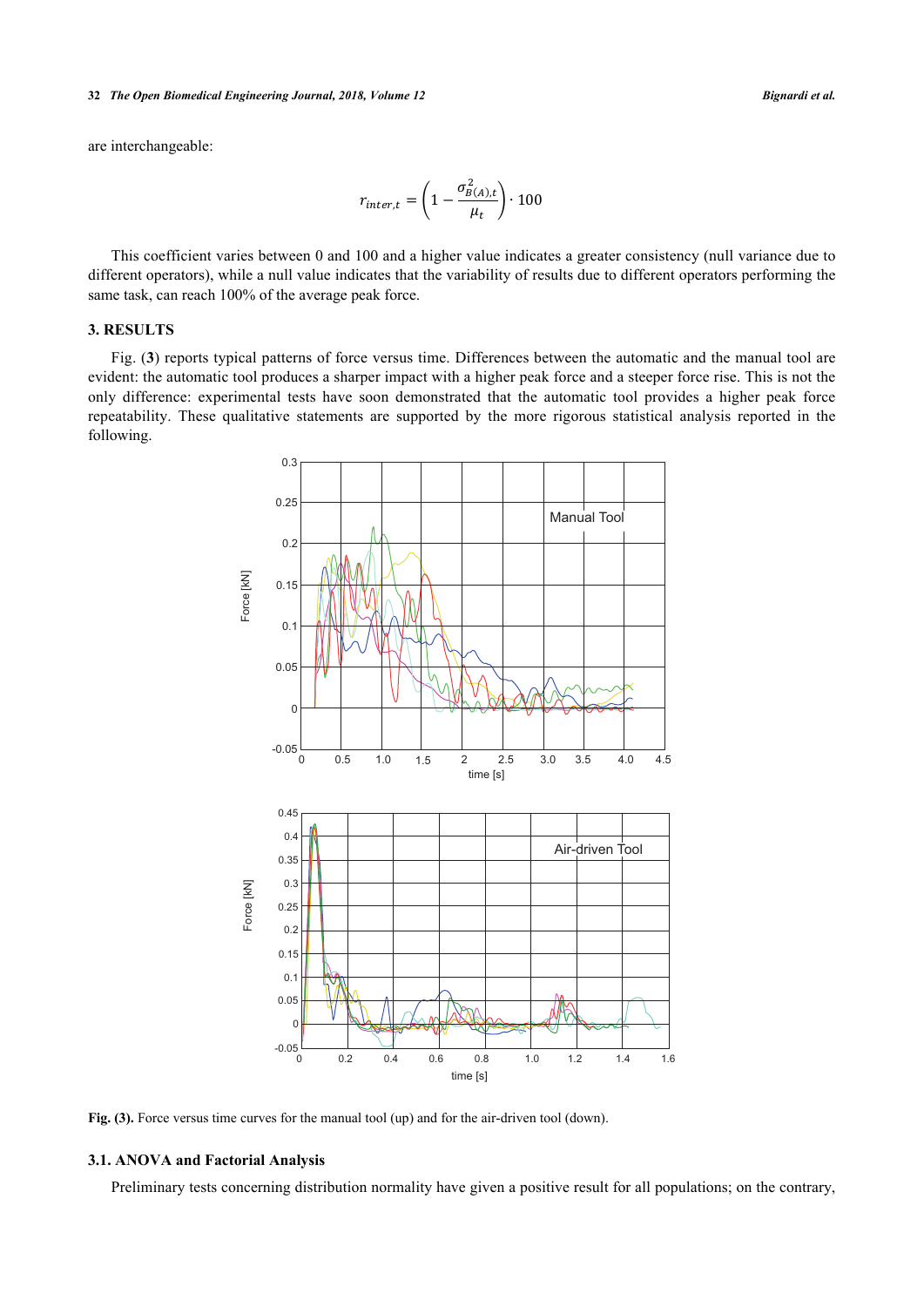tests concerning homoscedasticity have given a negative result: the variance of peak force values measured with the manual tool are 3.6 times the one measured with the air-driven tool. ANOVA has been demonstrated to be quite robust to unequal variances if the factorial plane is balanced (same sample size as in the present case) and the sample size is quite large  $(N=120$  in the present case), nevertheless its result should be interpreted with caution (type I error might be underestimated up to 10% [\[15](#page-8-13)]), as detailed in the following.

Table**3** reports 3-way ANOVA results: the kind of tool being employed has proved to be highly significant, therefore this result can be considered reliable, even considering data heteroscedasticity. When the automatic tool is employed, a 232 N higher peak force is reached. This implies the air-driven tool is 75% more efficient than the manual tool (the grand mean of the measured peak force is equal to 310 N).

<span id="page-6-0"></span>**Table 3. Results of 3-way ANOVA. Bold characters have been used to point out significant factors (P<0.05).**

| <b>Source</b>     |               |      | $\left[\text{S}\text{S}^a\left[\text{N}^2\right]\right]$ $\left[\text{DoF}^b\right]\text{MS}^c\left[\text{N}^2\right]\right]\left[\text{F}^d\right]$ |      | P                       | <b>Estimated Effect [N] (fixed factors)</b> | <b>Estimated Variance [N']</b><br>(random factors) |
|-------------------|---------------|------|------------------------------------------------------------------------------------------------------------------------------------------------------|------|-------------------------|---------------------------------------------|----------------------------------------------------|
| A (Experience)    | 159094        |      | 159094                                                                                                                                               | 5.47 | $\mid$ 0.08             | 9.5                                         |                                                    |
| $B(A)$ (Operator) | 116381        | 4    | 29095                                                                                                                                                |      | $0.15 \mid 0.96 \mid$   |                                             | 112                                                |
| C(Tool)           | 19744040      |      | 19744040 98.41 ≈0.00                                                                                                                                 |      |                         | 116.5                                       |                                                    |
| $A \cdot C$       | 686041        |      | 686041                                                                                                                                               |      | $3.42$ 0.14             | 31.8                                        |                                                    |
| $B(A)\cdot C$     | 802519        | 4    | 200630                                                                                                                                               |      | $ 89.54  \approx 0.00 $ |                                             | 1653                                               |
| Error             | 3199574       | 1428 | 2241                                                                                                                                                 |      |                         |                                             | 2241                                               |
| Total             | 24707648 1439 |      |                                                                                                                                                      |      |                         |                                             |                                                    |

a Sum of Squares

**b** Degrees of Freedom

c Mean Square

d Experimental value of F function

All other parameters (reliability and learnability) have been estimated by two-way ANOVA due to the assessed data heteroscedasticity, as anticipated in the 'Materials and Methods' section.

Table **[4](#page-6-1)** reports 2-way ANOVA results for each tool; the manual tool has produced an average peak force equal to 193 N, while the automatic tool has produced an average peak force equal to 427 N. The operator experience has resulted to produce a variation of the peak force equal to ±28.1 N, resulting in a value of learnability *Lemanual* equal to 71%, but this estimate is assessed with a confidence level *P* equal to 0.11. The operator experience is even less likely to be a significant factor for the air-driven tool ( $P=0.23$ ), and it would result in a learnability  $Le_{\text{auto}}$  equal to 96%.

<span id="page-6-1"></span>**Table 4. Results of 2-way ANOVA. Bold characters have been used to point out significant factors (P<0.05).**

| <b>Manual Tool</b>     |             |     |                                                                      |       |                         |                             |                                |
|------------------------|-------------|-----|----------------------------------------------------------------------|-------|-------------------------|-----------------------------|--------------------------------|
| <b>Source</b>          |             |     | $\left SS^a\left[N^2\right]\right DoF^b\right MS^c\left[N^2\right] $ | $F^d$ | P                       | <b>Estimated Effect [N]</b> | <b>Estimated Variance [N']</b> |
| A(Exercise)            | 752938      |     | 752938                                                               | 4.11  | 0.11                    | 28.1                        | 1583                           |
| B (Operator)           | 732526      | 4   | 183132                                                               |       | $51.51 \approx 0.001$   |                             | 1496                           |
| Error                  | 2538599 714 |     | 3555                                                                 |       |                         |                             | 3555                           |
| Total                  | 4024063 719 |     |                                                                      |       |                         |                             | 5597                           |
| <b>Air-Driven Tool</b> |             |     |                                                                      |       |                         |                             |                                |
| A(Experience           | 92197       |     | 92197                                                                | 1.98  | 0.23                    | 8.0                         | 127                            |
| <b>B</b> (Operator)    | 186374      | 4   | 46593                                                                |       | $ 50.33  \approx 0.00 $ |                             | 381                            |
| Error                  | 660975      | 714 | 926                                                                  |       |                         |                             | 926                            |
| Total                  | 939545      | 719 |                                                                      |       |                         |                             | 1307                           |

a Sum of Squares

b Degrees of Freedom

c Mean Square

d Experimental value of F function

The variance of the peak force among various operators has resulted to be equal to 1496  $N^2$  (38.7 N SD) for the manual tool, and to 381  $N^2$  (19.5 N SD) for the air-driven tool; the inter-operator reliability is therefore equal to 79% for the sliding hammer and equal to 95% for the air-driven tool.

Also, the experimental error (that is test repeatability) is different between these two kinds of tools, being equal to 3555 N<sup>2</sup> (59.6 N SD) for the manual tool, and to 926 N<sup>2</sup> (30.4 N SD) for the air-driven tool. The intra-operator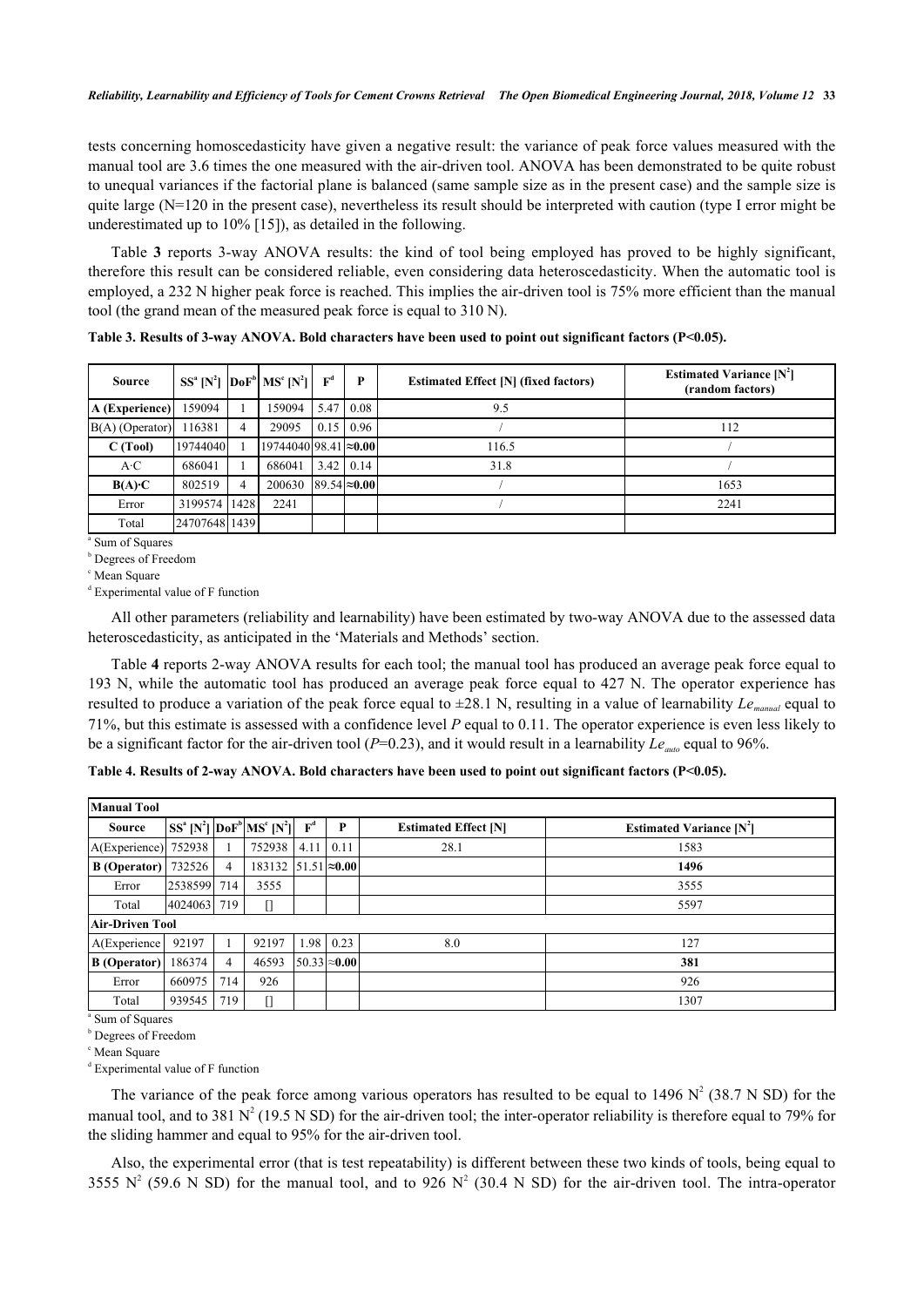#### **34** *The Open Biomedical Engineering Journal, 2018, Volume 12 Bignardi et al.*

reliability has been calculated for each tool and it has resulted to be equal to 69% for the manual tool and equal to 92% for the automatic tool.

## **DISCUSSION AND CONCLUSION**

The experimental set up has been designed trying to maximize tests repeatability; other authors [[16](#page-8-14)] performed impacts on cemented crowns since they wanted to compare not only retrievability tools but also different luting cement. This approach has not been followed because replicating cementation could hamper test repeatability, and this could make impossible to detect differences that are smaller than experimental variability; for example, according to [[17\]](#page-8-15), the difference between the manual and the compressed-air tool is not significant, while the present work and clinical data [\[16](#page-8-14)] are against this finding.

The drawback of a simplified experimental set up compared to clinical data is that measured forces do not replicate the actual force since the damping effect of bone and soft tissue would reduce peak loads. An analysis like the one performed has, therefore, some limits: it cannot allow, for example, assessing the average number of hits required to remove the crown; and the applied peak force has been used as an index of tool efficiency: according to Worni *et al*. the peak force is the key parameter while the average number of hits is not relevant to patient perception of concussion, noise, pain, and unwillingness to use the device [[16\]](#page-8-14).

Other articles have inquired this subject [[8,](#page-8-6) [9](#page-8-7)], however they have followed different approaches and for the first time full force versus time history has been here acquired and reported; the knowledge of the force versus time pattern is fundamental to make objective comparisons among different tools, in relation to mechanical properties of dental cement [\[13](#page-8-11), [14](#page-8-12)], and to give an index of output variability [\[18](#page-8-16)].

The analysis has outlined how the performances of the manual tool and the compressed-air tool are significantly different in terms of efficiency and reliability, while both instruments have a high level of learnability which makes operator experience not relevant or with very small influence. The manual tool produces a less sharp impact, with a lower peak force, and a lower inter-operator and intra-operator repeatability; therefore its efficiency and reliability are lower compared to the air-driven tool.

Obtained results agree with clinical findings reported in [\[8](#page-8-6)], where the sliding hammer is considered to be less reliable, and risky for patients with periodontally involved teeth since it could lead to unintended extraction. Damage to porcelain margins is another critical issue related to this tool.

Practical consequences of results reported are that, first of all, the air-driven tool is more likely to be able to break fragile materials; secondly, its performance is more consistent among various dental practitioners, and therefore, more predictable, finally the reproducibility of the performance made by one given operator is higher, and this suggests that its positioning and use is less critical.

### **ETHICS APPROVAL AND CONSENT TO PARTICIPATE**

Not applicable.

## **HUMAN AND ANIMAL RIGHTS**

No animals/humans were used for studies that are the basis of this research.

## **CONSENT FOR PUBLICATION**

Not applicable.

#### **CONFLICT OF INTEREST**

The authors declare no conflict of interest, financial or otherwise.

## **ACKNOWLEDGEMENTS**

Deceared none.

## **REFERENCES**

<span id="page-7-0"></span>[1] E.M. Zanetti, and C. Bignardi, "Structural analysis of skeletal body elements: Numerical and experimental methods", in *Biomechanical Systems Technology: Muscular Skeletal Systems,* C. T. Leondes, Ed. World 255 Scientific Publishing, 2009, pp. 185–225.